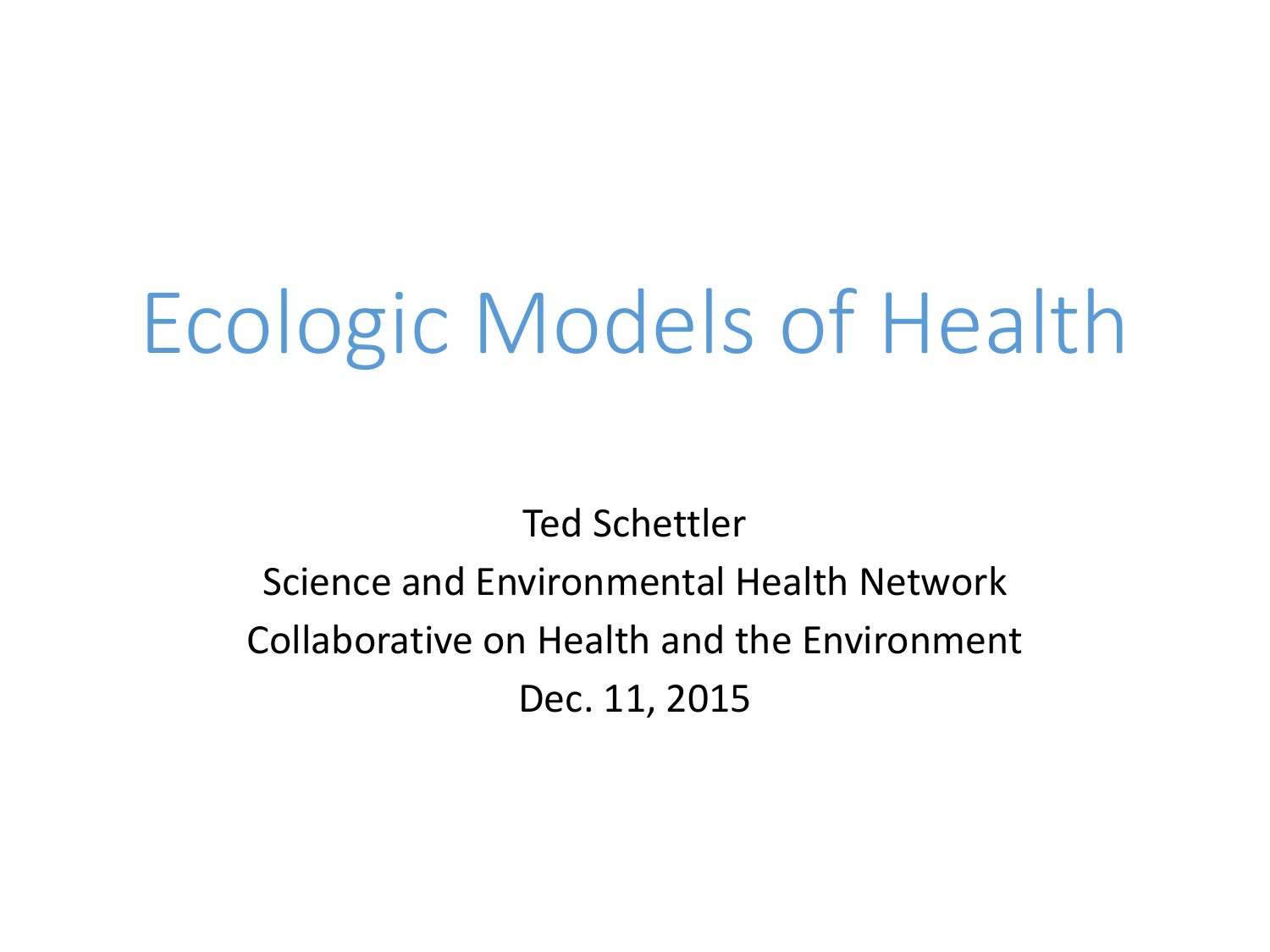

Note: Some are individual level variables; some community level; some societal; some planetary.

Multiple, dynamic interactions; feedback loops

### **Multiple variables**

Genetic background Toxic chemicals, pollutants New technologies; e.g. nanotech, synthetic biology, GMOs Radiation (ionizing, non-ionizing) Infections Physical agents (e.g., heat, noise) Diet, Nutrition Socioeconomic status; income disparities; social stressors Clean air and water Housing Community safety, assets, services Access to food, health care Climate change Ocean acidification Habitat destruction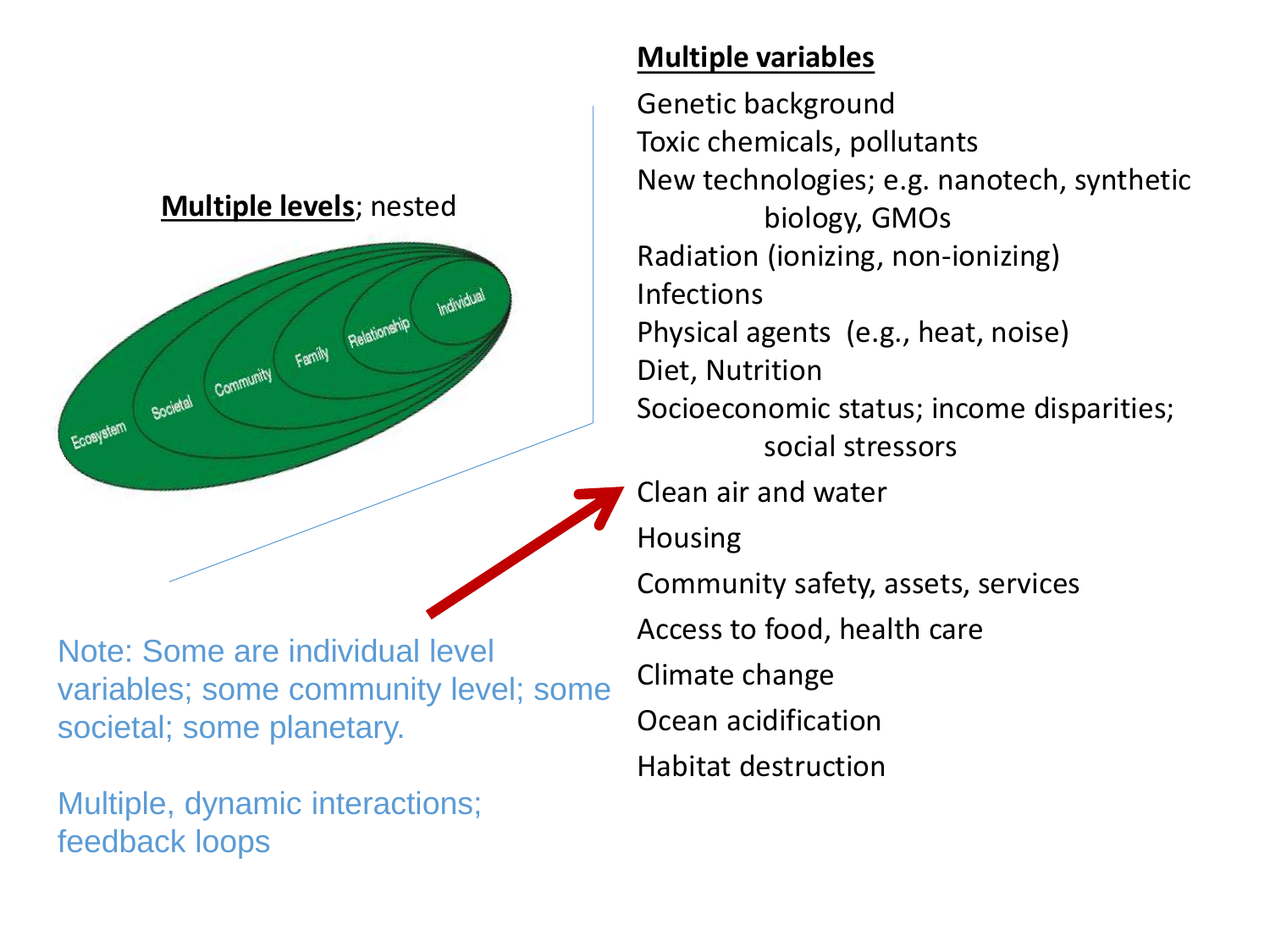

**Scale**; **Proportion; Ratios; Relationships**  the "right mix";

- e.g., sleep/wake; exercise/sedentary activity
- healthy dietary patterns/proportions, etc.
- social networks; relationships
- growing income disparities
- these and others influence the nature of networks, connections, feedback loops, system behavior, vulnerability, resilience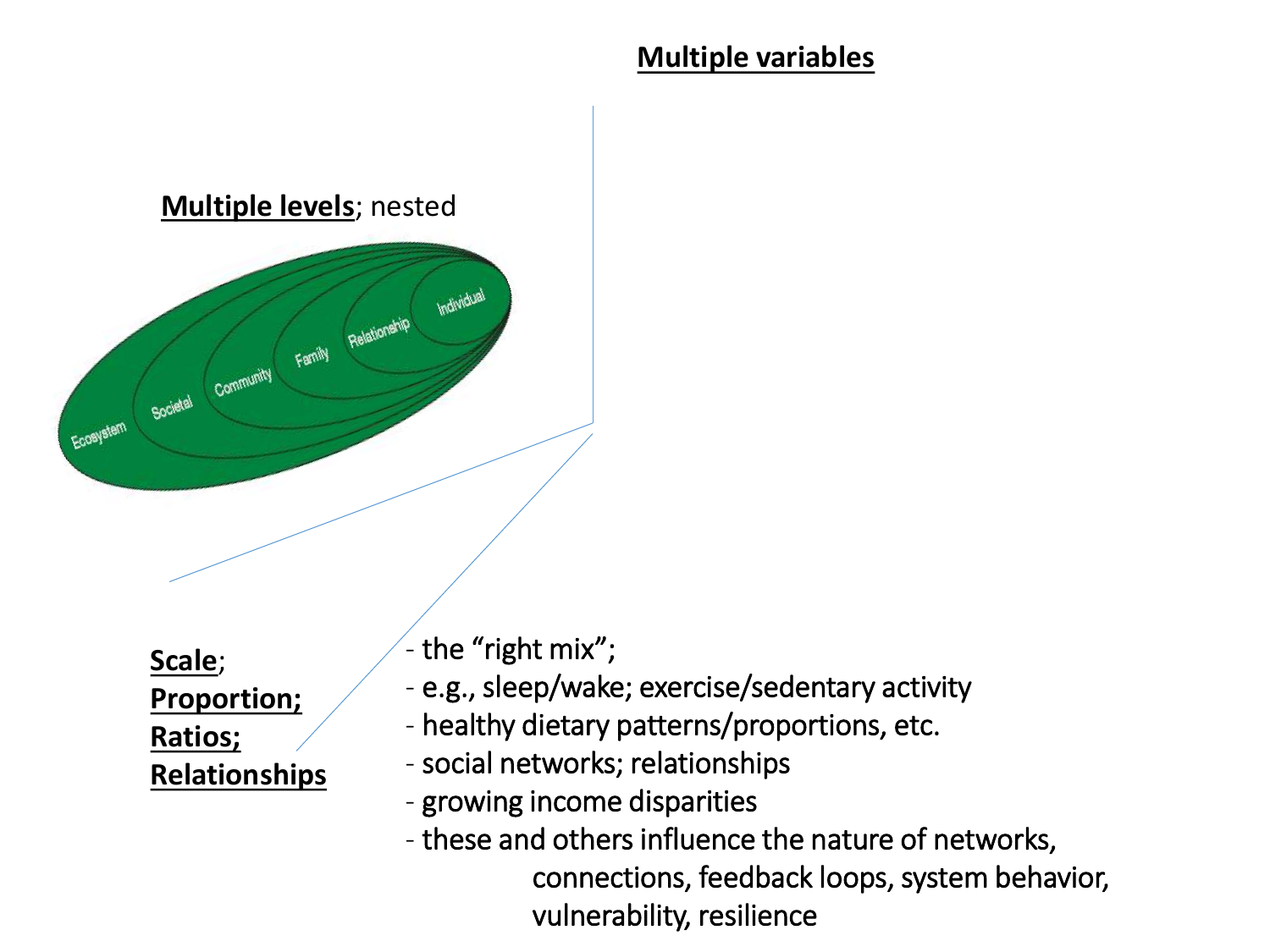

**Scale**; **Proportion; Ratios; Relationships** 

#### **Time**

- **-** timing of exposures or events
- personal lifespan, aging
- recent historical time (decades, century)
- evolutionary time
- cyclicity, rhythmicity (daily, seasonal)
- latency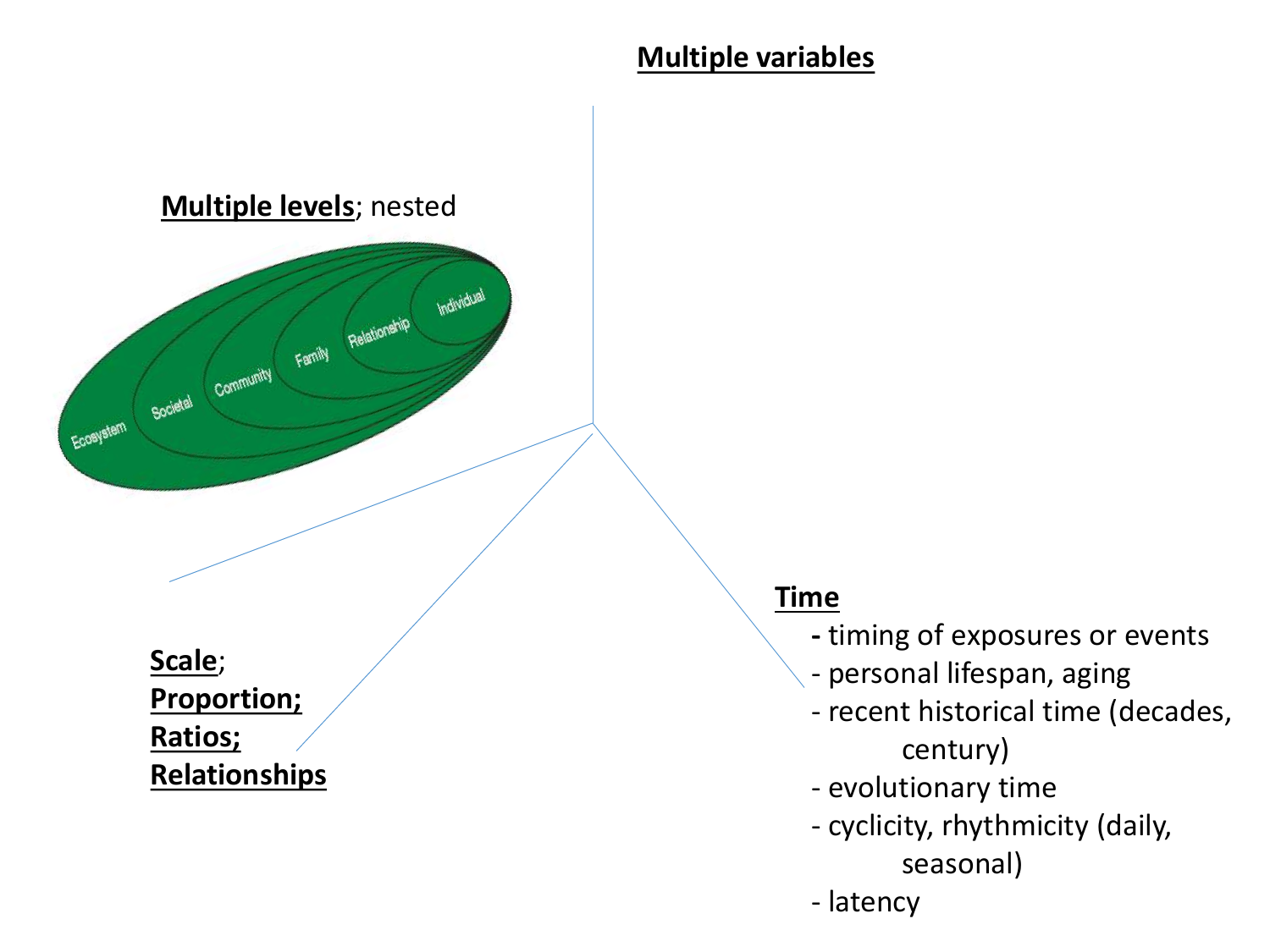

barren environment